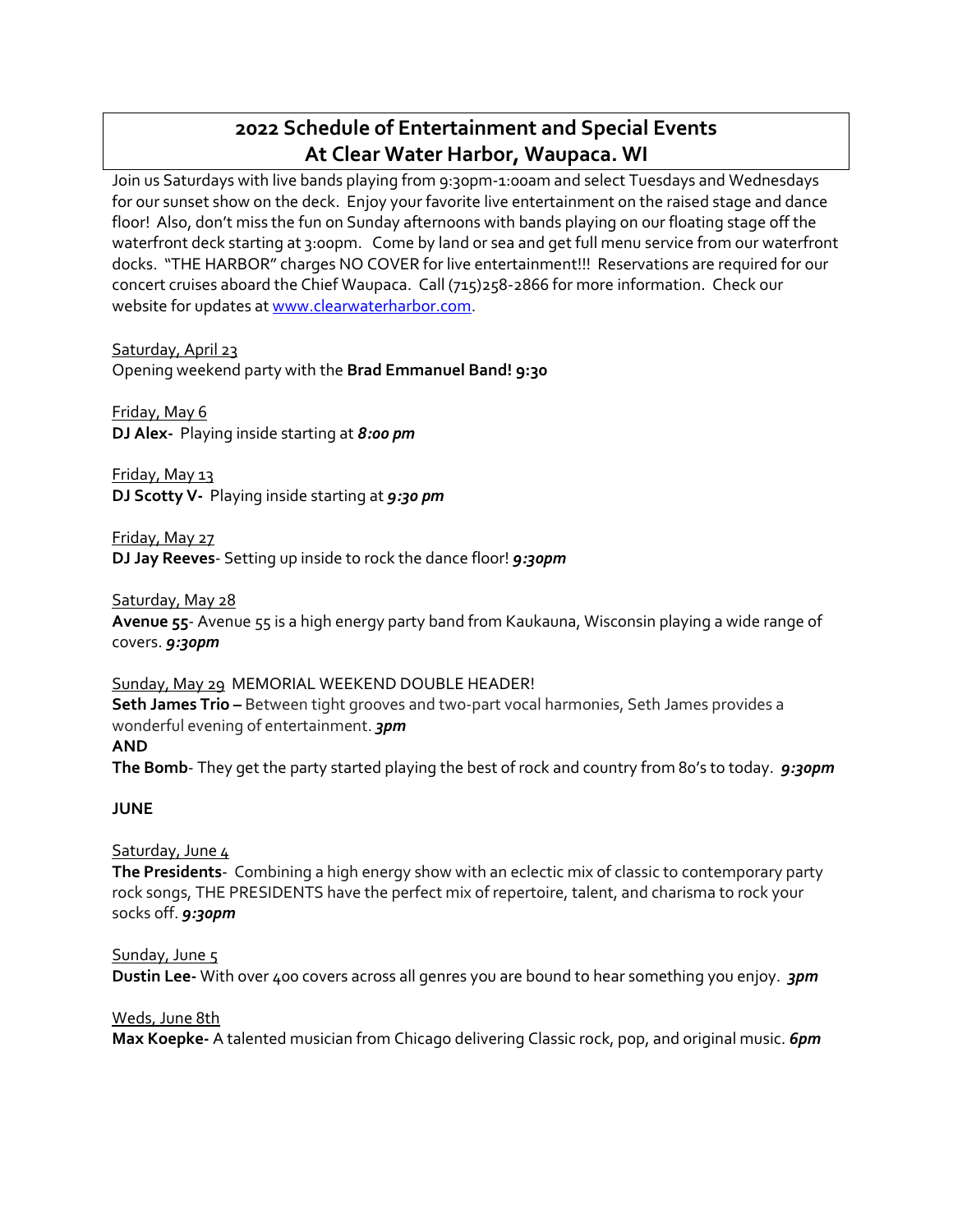Saturday, June 11

**Whiskey Ditch-** Wisconsin's own party rock band playing classic 70's, 80's, 90's and today Hits! *9:30pm*

#### Sunday, June 12

**The Scotty Meyer Band-** This trio plays a wide variety of hits for all to hear! *3pm*

# Tuesday, June 14

**Brad Emanuel-** With a repertoire of over 200 songs and growing, ranging in style from country to rock, and spanning over 5 decades, Brad can entertain any crowd, anytime! **6pm** 

# Wednesday, June 15

**Jedidiah-** A WAMI nominated Vocalist, Entertainer, & Singer-Songwriter out of the Fox Valley Area! *6pm*

# Thursday, June 16 *Doundrins Distilling***- RSVP (715)258-2866 Wisconsin Cocktail Cruise. Some cocktail sampling and cash bar on board. Cruise from 7-9pm**

# Friday, June 17

**Cheese Doodles**- these talented musicians deliver a show packed with your favorites from yesterday and today! *8pm*

*One Barrel Beer Cruise* **- RSVP (715)258-2866 Beer, soda and snacks included. Cruise from 7-9pm**

# Saturday, June 18

**The Allen Brothers**- this powerful trio covering decades of rock, pop, and funk classics with their own energetic style. *930pm*

# Sunday, June 19

**Desperate Ottos-** From roots rock, country boogie, rock-a-billy to a western swing. *3pm*

Tuesday, June 21

**Shane Hardwicke-** Back for the summer from Brazil, this Waupaca native is a crowd favorite. *6pm*

# Wednesday, June 22

**Jake Warne-** Award winning Milwaukee based singer/songwriter playing originals and covers of classic pop and rock through today with his own acoustic renditions. *6pm*

# Friday June 24

**Happy Hour Heros**- playing a fun sing-a-long variety of acoustic rock/country favorites spanning 6 decades from artists! *8pm*

**Central Waters Beer Tasting Cruise- RSVP (715)258-2866 Beer, soda and snacks included. Boarding @ 6:30pm Cruise 7-9pm**

# Saturday, June 25 DOUBLE HEADER!

**Old American Junk**- Playing American Roots music, these musicians keep you listening.*3pm* **AND**

**That 90's Band-** Nirvana to Vanilla Ice, Michael Jackson to…well…you get the idea. *9:30pm*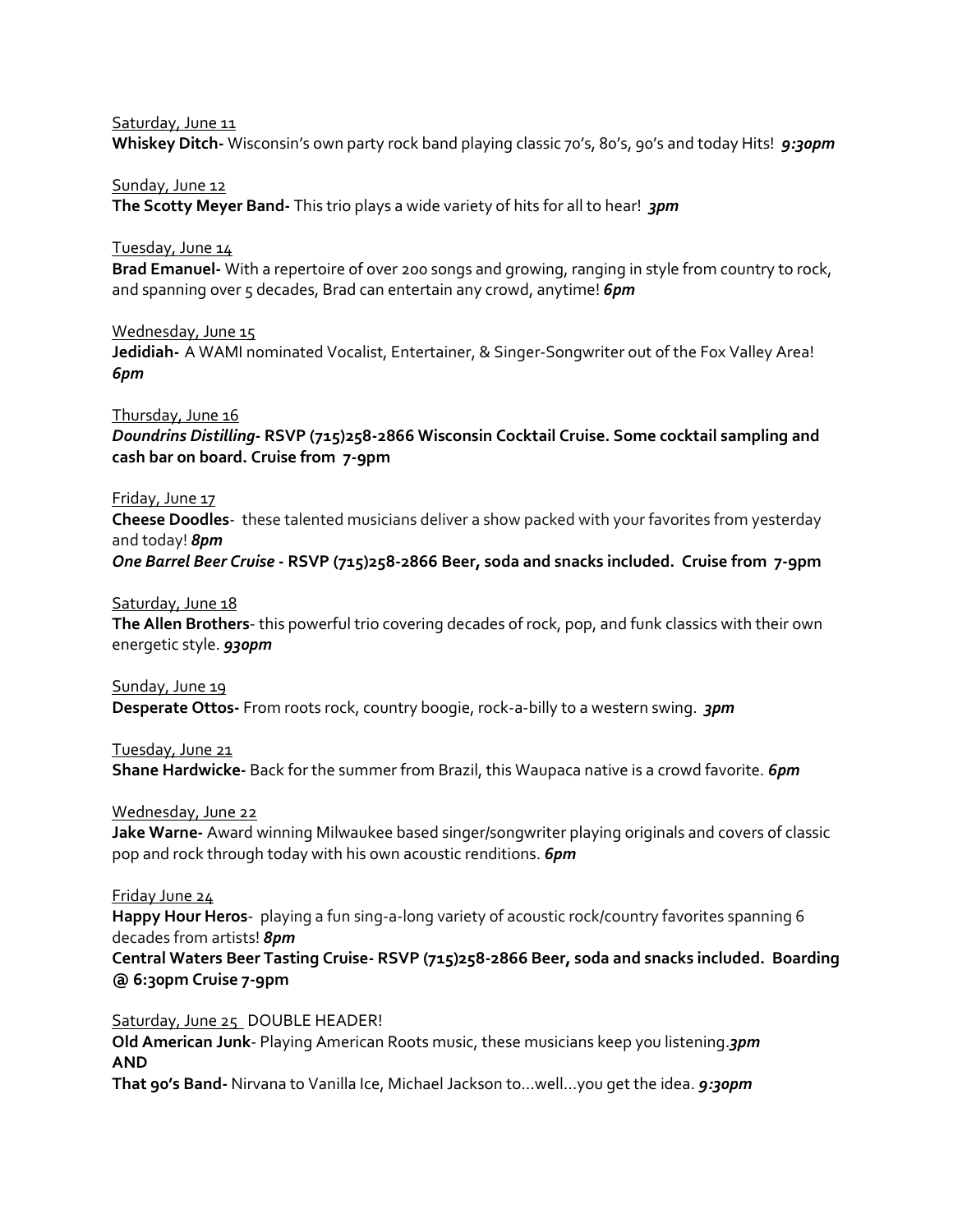#### Sunday, June 26

**Face For Radio**- They're Back!! This super group is a favorite! High energy band playing 90's, current rock, pop and punk hits! *3pm*

# Tuesday June 28 **Adam Lee**- Founding member and lead singer of the WAMI award winning band, Grand Union. Catch his impressive solo act. *6pm*

Wednesday June 29 **Kyle Megna-** You know him from the band Kyle Megna and the Monsoons, playing tunes of folk/blues/rock.*6pm*

# **JULY**

Friday, July 1 FOURTH OF JULY WEEKEND **Grand Union- Grand Union-** One of the most asked for Country bands in the region. Their harmonies and country songs will have you dancing and wanting more. *9:30pm*

# Saturday, July 2

**The Bomb**- They get the party started playing the best of rock and country from 80's to today. *9:30pm*

Sunday, July 3 FOURTH OF JULY WEEKEND DOUBLE HEADER! **Unity-** Playing original roots, and reggae that provides entertainment and draws an audience that will keep you dancing and listening. *3pm* **AND Adam Trask**- Playing a variety of rock music from several eras. *9:30pm*

# Monday, July 4

**Scotty Meyer Solo**- Catch his impressive solo act featuring rock and modern country favorites. *3pm*

# Tuesday, July 5

**Shane Hardwicke-** Back for the summer from Brazil, this Waupaca native is a crowd favorite. *6pm*

# Wednesday, July 6

**Jordan Blanchard**- Merging classic country sounds with today's hits, he is exploring a new era of country and honky tonk music somewhere between Eric Church and Dwight Yoakam. *6pm*

# Friday, July 8

**Take 2 Acoustic-** This brother duo play a wide variety of crowd pleasing songs**.** *8pm* **New Glarus Beer Tasting Cruise- RSVP (715)258-2866 Beer, soda and snacks included. Boarding @ 6:30pm Cruise 7-9pm**

# Saturday, July 9

**Boomboxx-** One of Wisconsin's highly requested premier variety rock band. They will have you singing and dancing all night. *9:30pm*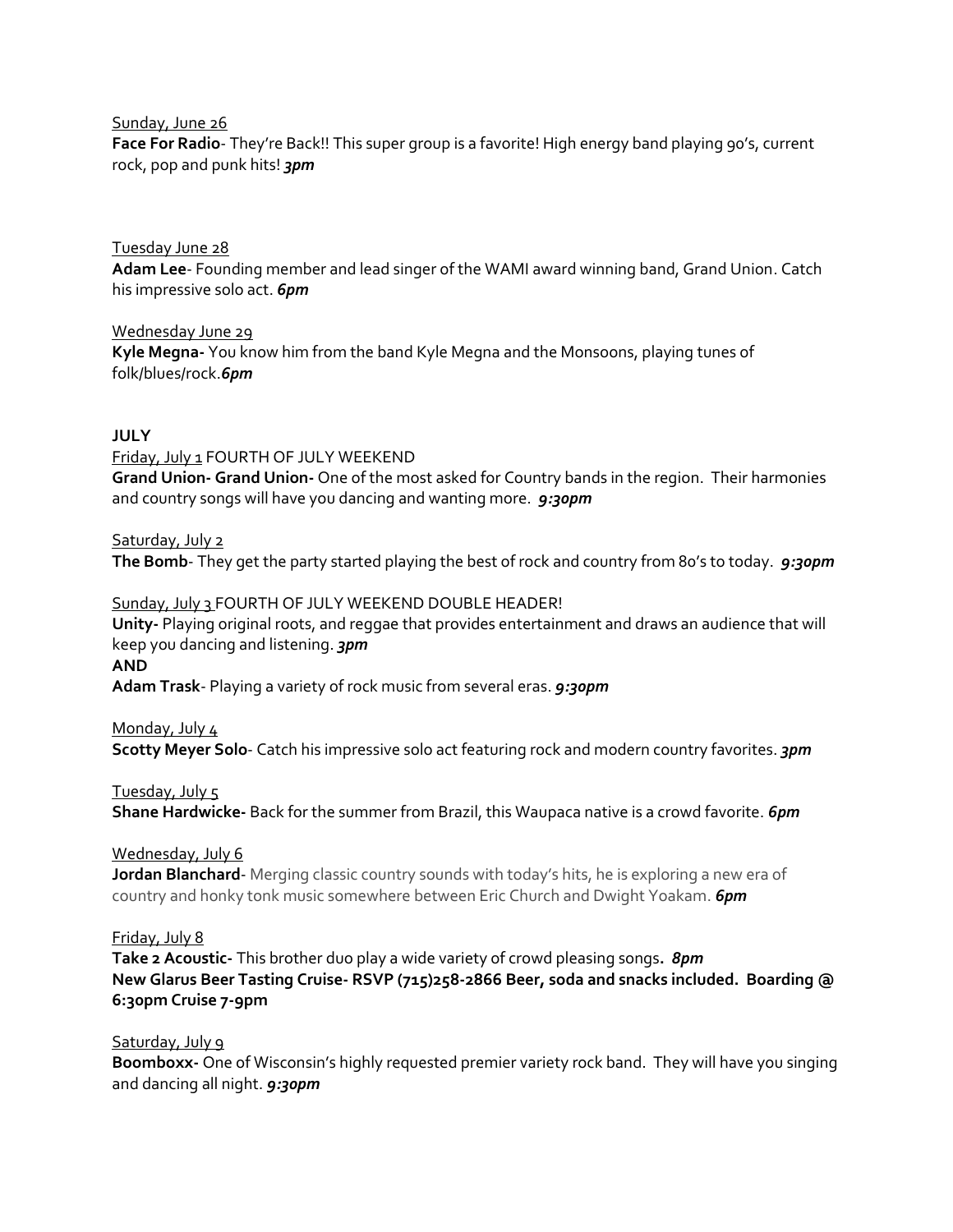#### Sunday, July 10

**Southbound**- Based out of Stevens Point, this band delivers with stellar female and male vocalist playing country-today. *3pm*

# Tuesday, July 12

**Billy Davidson**- He's back from the Florida Keys playing his solo acoustic act on the deck. *6pm*

# Wednesday, July 13

**Amelia Ford**- singer-songwriter performing original songs of various styles including, blues, pop, and folk rock. *6pm*

# Thursday, July 14

**Billy Davidson**- He's back from the Florida Keys playing his solo acoustic act on the deck. *6pm*

# Friday, July 15

**7000 Apart**- A married pop duo that were in a long-distance relationship & now make music together! *8pm*

**Billy Davidson and Scotty Meyer Boat Cruise- Purchase a ticket for the Chief Waupaca and a concert with Billy and Scotty. There will be a cash bar and light snacks onboard. 7-10pm**

# Saturday, July 16

**The Third Wheels-** With female fronted soul focused vocals, this band plays all genres and all generations. A must see! *9:30pm*

# Sunday, July 17

**Billy Davidson and Scotty Meyer-** He's back from the Florida Keys, Billy joins Scotty on the floating stage. *3pm*

# Tuesday, July 19

**Mark Croft-** Excellent guitar player and vocals with a wide playlist**.** *6pm*

# Wednesday, July 20

**Greg McMonagle-** A soulful singer/songwriter with a mix of originals and covers from every genre and era. *6pm*

# Friday, July 22

**Brad Emanuel-** With a repertoire of over 200 songs and growing, ranging in style from country to rock, and spanning over 5 decades, Brad can entertain any crowd, anytime! *8pm* 

# Saturday, July 23

**Audiochonk**- Rock n Roll Cover Band with high energy power pop/punk sing along and powerhouse tunes. *9:30pm*

# Sunday, July 24

**The Allen Brothers**- this powerful trio covering decades of rock, pop, and funk classics with their own energetic style. *3pm*

# Tuesday, July 26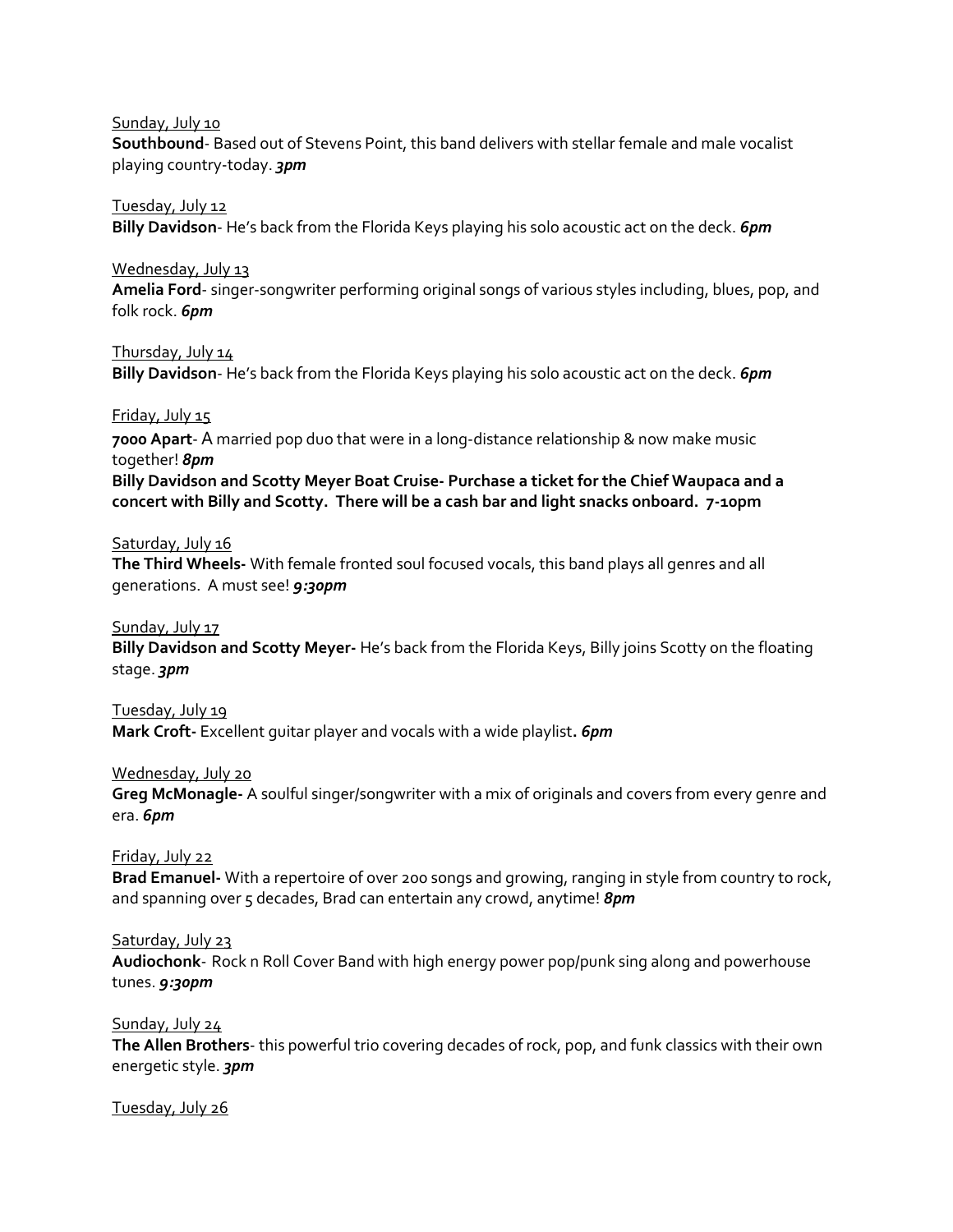**Julio Reyes-** Genre bending musician that brings pop and R&B vibe to the room. *6pm*

# Wednesday, July 27

**Sam Ness-** Outside on the deck! Based out of Madison Wisconsin this talented musician is one to see. Playing everything from classic rock to country and Americana, Sam does it all! **6***pm*

# Friday, July 29

**Dustin Lee**- With over 400 covers across all genres you are bound to hear something you enjoy. *8pm* **Brad on the Boat- Purchase a ticket for the Chief Waupaca and a concert with Brad Emanual. There will be a cash bar and light snacks onboard. 7-10pm** 

# Saturday, July 30

**Model Citizens-** Playing the songs you know and love, it's impossible to not have fun at a Model Citezens show! *9:30pm*

# Sunday, July 31

**Ask Your Mother Unplugged**-Their genre-spanning setlists cover the music spectrum, drawing from each member's broad and varied tastes-nothing is off the table.*3pm*

# **AUGUST**

Tuesday, August 2

**Adam Lee**- Founding member and lead singer of the WAMI award winning band, Grand Union. Catch his impressive solo act. *6pm*

# Wednesday, August 3

**Brian Chojnacki**- playing music from yesterday to today, country to not country. *6pm*

# Friday, August 5

**Jeff and Shed Acoustic-** This fun duo plays a variety of different music, 50's to today rock, alternative to blues. They aren't afraid to try a request! *8pm*

# Saturday, August 6

**Almost Normal**- A 6 piece rockin' cover band Playing a variety of hits from the 70's to today served with a lot of fun! *9:30pm*

# Sunday, August 7

**Still Reckless-** With the two founding members of "Raised Reckless" Still Reckless was formed to bring back the beauty of the timeless 90's country tunes!! *3pm*

# Friday, August 12

**Brad Emanuel-** With a repertoire of over 200 songs and growing, ranging in style from country to rock, and spanning over 5 decades, Brad can entertain any crowd, anytime! 8pm **Leinenkugels Beer Tasting Cruise- RSVP (715)258-2866 Beer, soda and snacks included. Boarding @ 6:30pm Cruise 7-9pm**

# Saturday, August 13